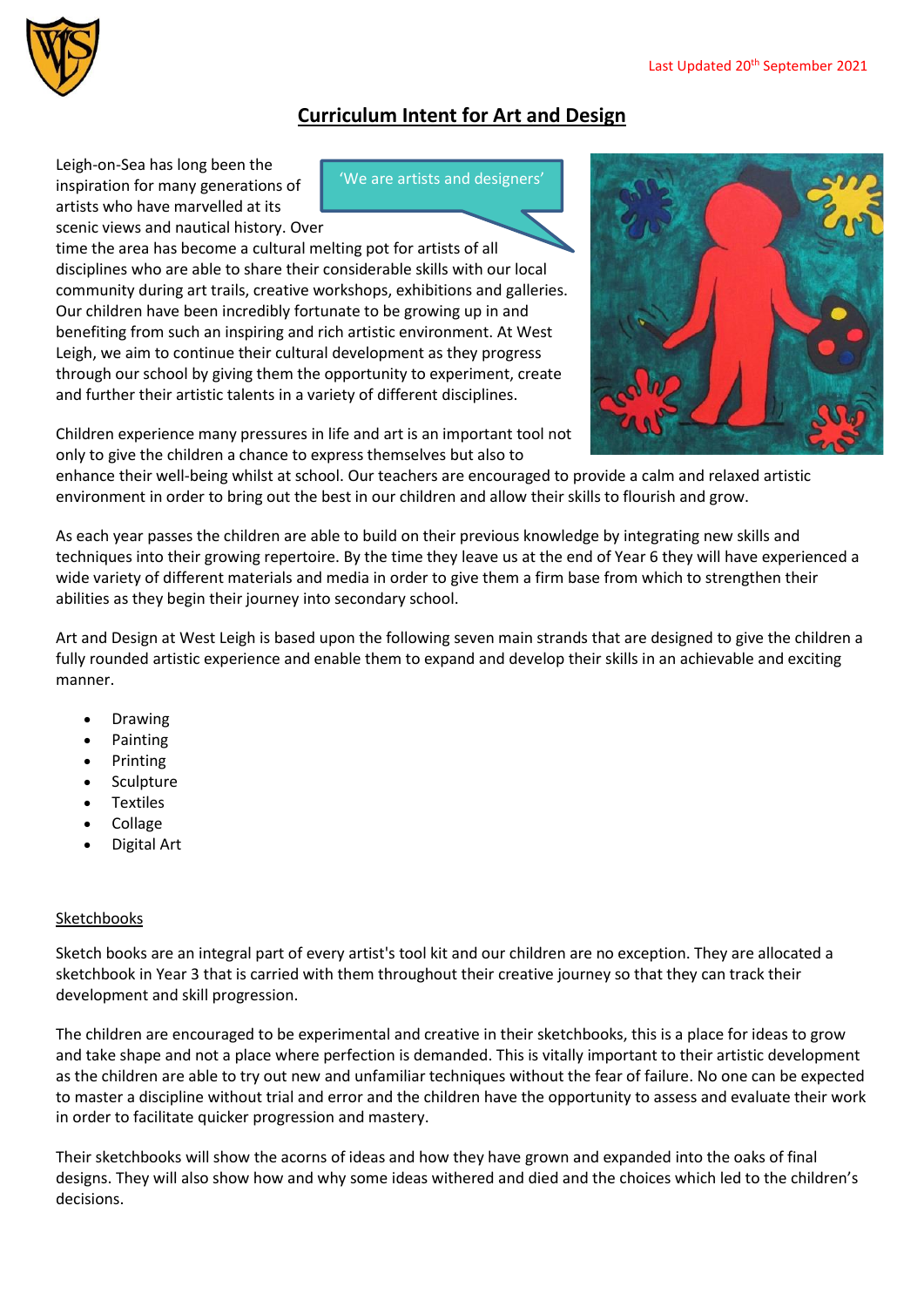## Mastery of Skills

Art and Design is an integral part of our Connected Curriculum and is able to cross the boundary between creativity and academia which allows the children to express their learning in imaginative ways. It gives all children the opportunity to fully immerse themselves into the subject as each Art session takes place over the space of one week. Working this way allows the children a greater period to master particular skills and the time to explore and investigate ideas in the pursuit of their final design.

Core skills such as drawing and painting, which form the basic building blocks of all Art and Design, are revisited each year to embed the children's skills and provide a quicker path to mastery. Other aspects of the subject, such as textiles, sculpture and digital art, are taught as part of a spiral curriculum where children can extend their previous knowledge at intervals throughout their time with us.

All our children are encouraged to master their artistic skills, no matter what level of achievement they are able to reach. As in other subjects, some children will naturally excel but all children are inspired to reach their full potential by enthusiastic and knowledgeable teaching. Progression is attainable for every child as our curriculum is based upon gradual, obtainable steps up the ladder of ability and expertise.

## Awesome Art

In addition to our termly art projects, our children take part in Awesome Art weeks which enables them to investigate famous artists from Britain and around the world. This is to broaden their understanding of different artistic styles and introduce them to alternative ways of manipulating varied media.

Once the children have been familiarised with the chosen artist they begin to examine their techniques and style in order to create their own unique artwork. These are important steps in the children's accumulation of skills as it provides them with an opportunity to discover new and ingenious ways of working and thinking. It is not a case of simply copying a famous work of art; it is about learning how it was created and adding the learned expertise to their bank of artistic knowledge.

#### Year 3

This is the start of the children's artistic journey with us and they are able not only to deepen their understanding of core skills but also venture into new areas of undiscovered expertise and techniques. This is a particularly crucial year for the children as it is when the foundations are laid in preparation for the next three years. They are given their first sketch books and are taught how to use them effectively. Children are assured that mistakes and errors are part of the journey to perfection and should be embraced and built upon rather than being rubbed out or crossed through.

In this foundation year the children begin by producing and using their own printing tools to create animal footprints after visiting Belfairs Woods where they observed and recorded a variety of animal tracks.

The next project sees the children generate landscapes based on the work of John Constable using watercolour techniques and collage. Constable painted a number of very famous works in Essex, even painting our local landmark, Hadleigh Castle.

Later in the year, they combine their newfound knowledge of the Greek islands to produce a stunning 3D collage of the areas landscape using cardboard, paint and paper.

Finally, they finish the year with a study of Claude Monet's famous paintings of the River Thames. Here, the children use oil pastels, paint and pen to mimic a stunning sunset over the world famous London skyline.

#### Year 4

Art and design in Year 4 has been seamlessly woven into the fabric of the Year 4 Connected Curriculum and looks to build on and embed their knowledge of the exciting topics that are covered.